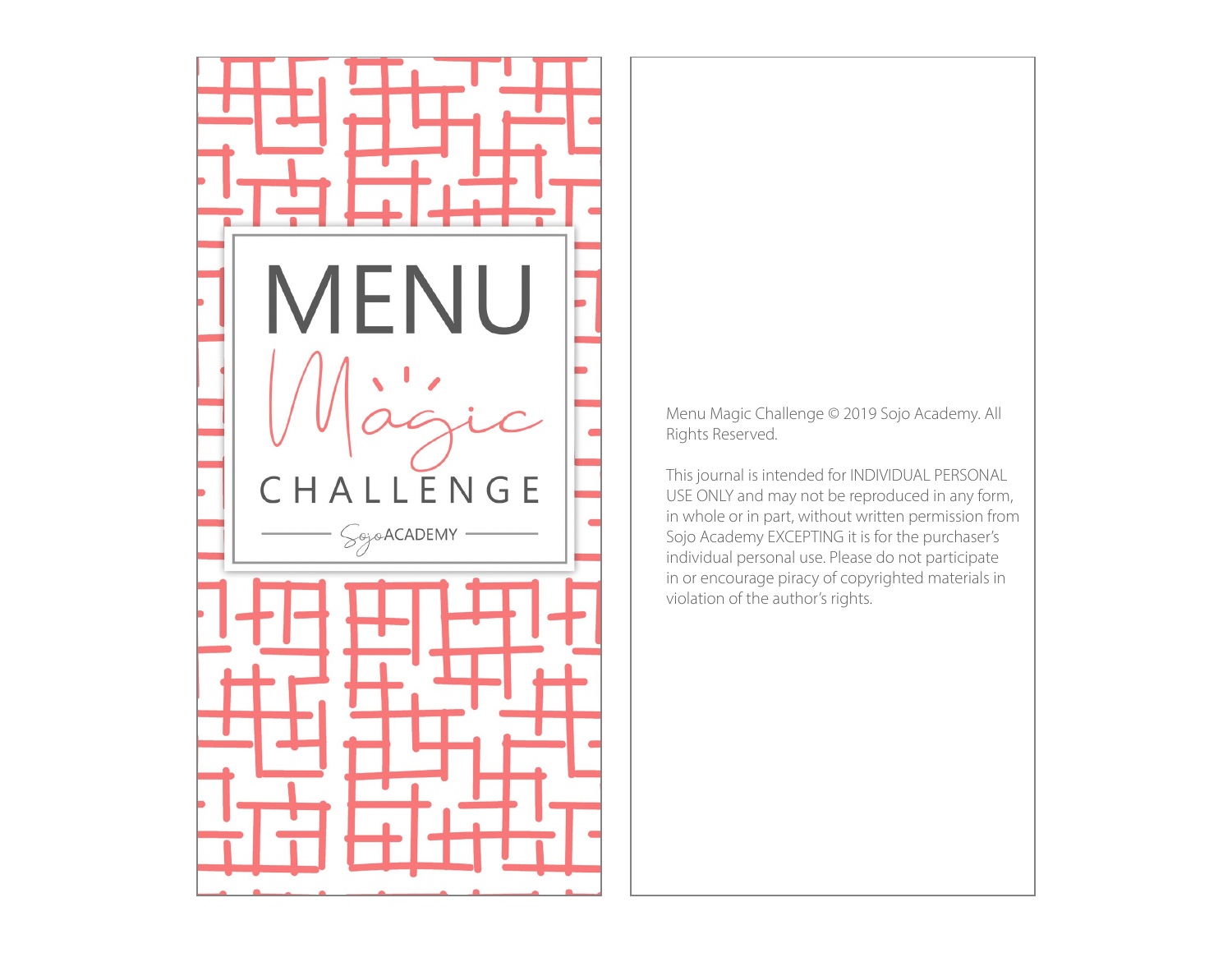Menu Magic Chal

## 7-DAY BIBLE READING PLAN

Day One Luke 14:28

Day Two Proverbs 15:22

Day Three Psalm 145:15

Day Four John 6:27

Day Five Matthew 4:4

Day Six 1 Corinthians 10:31

BONUS Matthew 6:25

## MENU MAGIC

Introduction:

It is said that the kitchen is the heart of the home, but honestly, mine is often not very healthy. And, in fact, it is frequently downright scary.

Whether you are feeding a family of twelve or it's just you, we all need to eat. Everyday. And when we ignore the discipline of planning our menus and meals, we are not being good stewards of the gifts we have been given.

Let me mention just a few things about **POOR meal planning and preparation**.

- 1. It is a common cause of stress in the home, especially for the one who is primarily responsible for it. I'm usually talking to you, mama.
- 2. It can be a huge waste of money. Hello, fast food.
- 3. It can lead to poor eating choices. Hello again, fast food, LOL.
- 4. It prevents us from practicing hospitality. Ouch.
- 5. It robs us of family bonding time. Don't discount the conversations you "force" your family into around the table… they are golden.
- 6. It can produce major guilt at times. Mainly because of the points mentioned above.
- 7. It can ultimately limit the time we spend with our families and with God. And here we have the crux of the matter.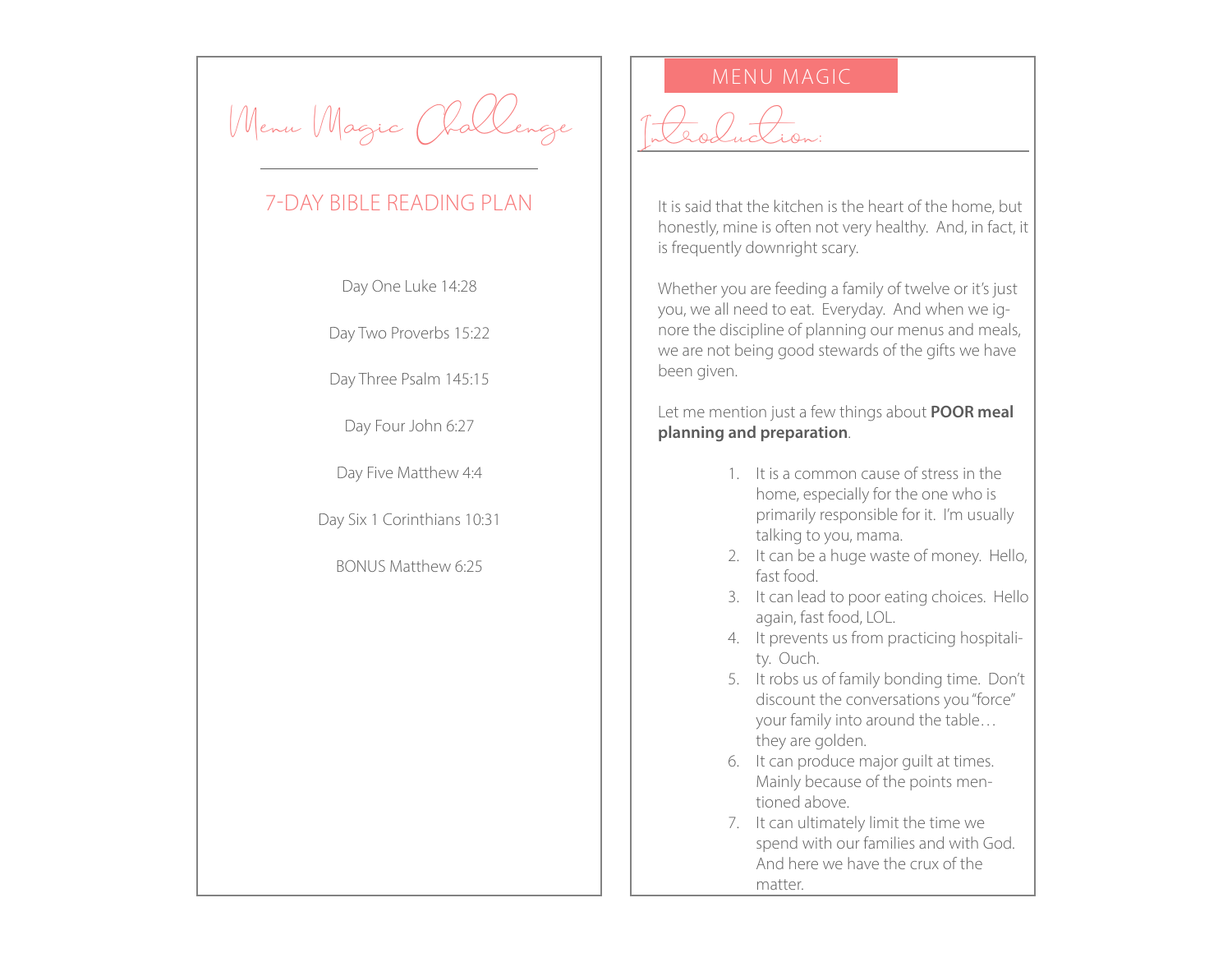The Bible teaches us that "whether you eat or drink or whatever you do, do it for the glory of God" (1 Corinthians 10:31). The context of this passage is referring to the fact that our liberty should not supersede our love for others and our witness (read the whole chapter if you want the #goodstuff ), but the point is still applicable here. When our goal is to glorify God in **whatever we do**, we are pleasing to him. And this obedience is actually used by God to draw others to Him.

Wait, my meal planning can reflect Christ?

Yes. Yes it can. You are teaching your children to be efficient and healthy and financially responsible. You are teaching your family that you love and care for them enough to plan for their well being in this way. You are reminding yourself that you are a daughter of the King and your body is worth caring for. And you are prioritizing God in your home by avoiding some of the above-mentioned stress and heartache.

During this challenge we are going to break this process down and plan our meals for the next week or the next month… it's up to you!

This comes naturally to some of you, but for those of you like me who get easily frustrated with meal planning, there are no excuses. Let's do this!

### MENU MAGIC NEWSLET NEWSLET MENU MAGIC

Kooge |

Ok, this seems rather simple. And yet, it can take a lot of time we don't have! #pinterestrabbithole

Let's start with some prep work:

1. Create a master list of 10-20 recipes that you already make and that your family likes. Ask them their favorites and throw them on this list.

Consult your cookbooks or favorite online apps if needed but try not to get sucked into Pinterest!

2. Take an brief inventory of your pantry and fridge, especially noting things that are close to their expiration dates… and throw away those spices from 2014. #youknowwhoyouare

The rest is maintenance and we are going to do these steps quickly… in no more than 30 minutes. WHAT! Yes, set a timer. Go.

3. With your pantry inventory in mind (or in hand), choose at least 3-5 main recipes for a week. I'm going to plan out 4 weeks worth of meals knowing things could change. TIP: It's ok to try new things, but don't add more than one NEW recipe a week. Stick to your master list for the most part.

4. Don't forget breakfast and lunch.

5. For each main recipe you have chosen, write down anything you want to go with it. KEEP THIS SIMPLE. For example, if Chili is on your list, you may want to add chips or crackers and a salad.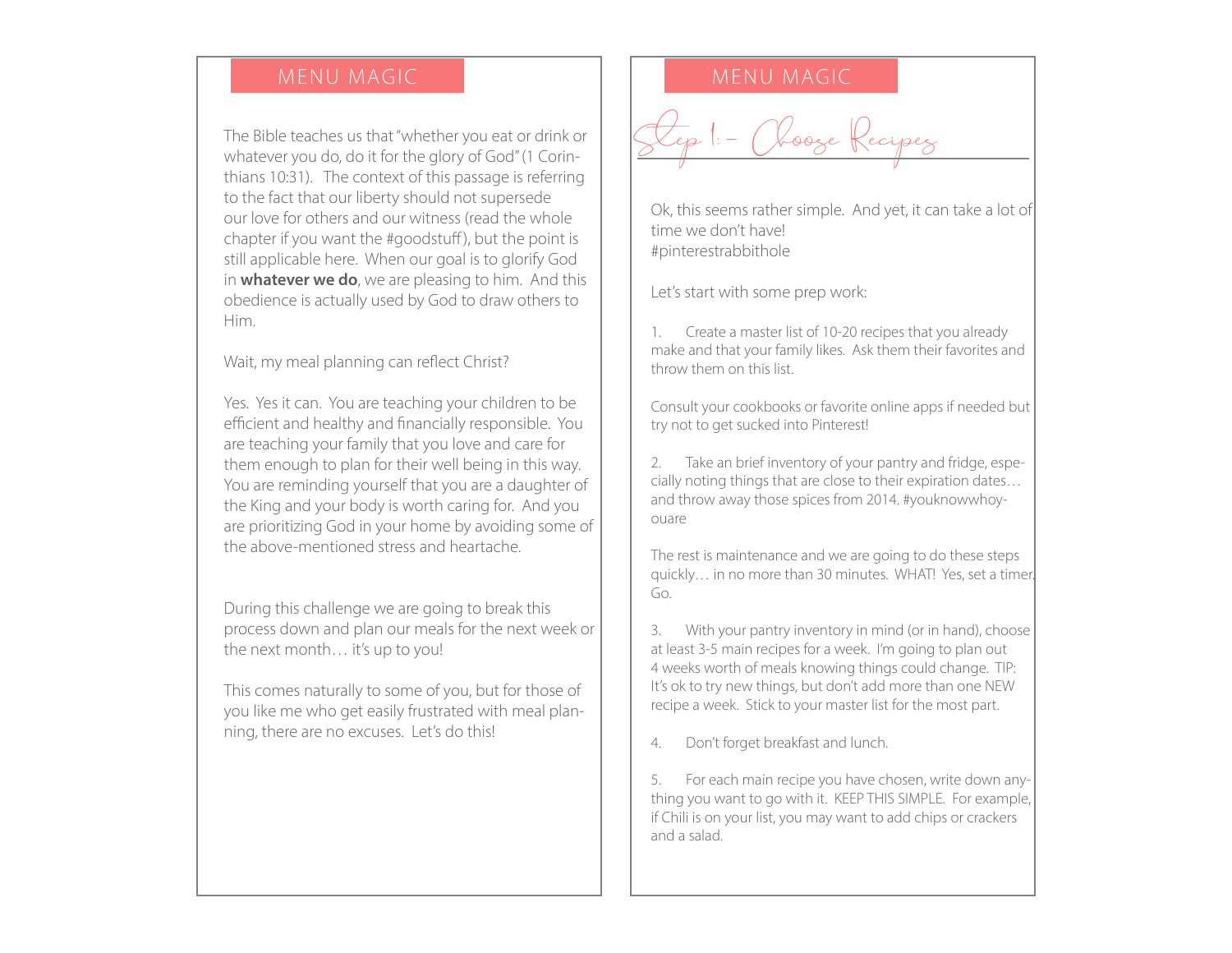Magler

Recipe List

 $\overline{\phantom{a}}$  INGREDIENTS:

I INGREDIENTS:

INGREDIENTS:

 $:$  INSTRUCTIONS:  $\_\_$ 

: INGREDIENTS:

 $\therefore$  NAME: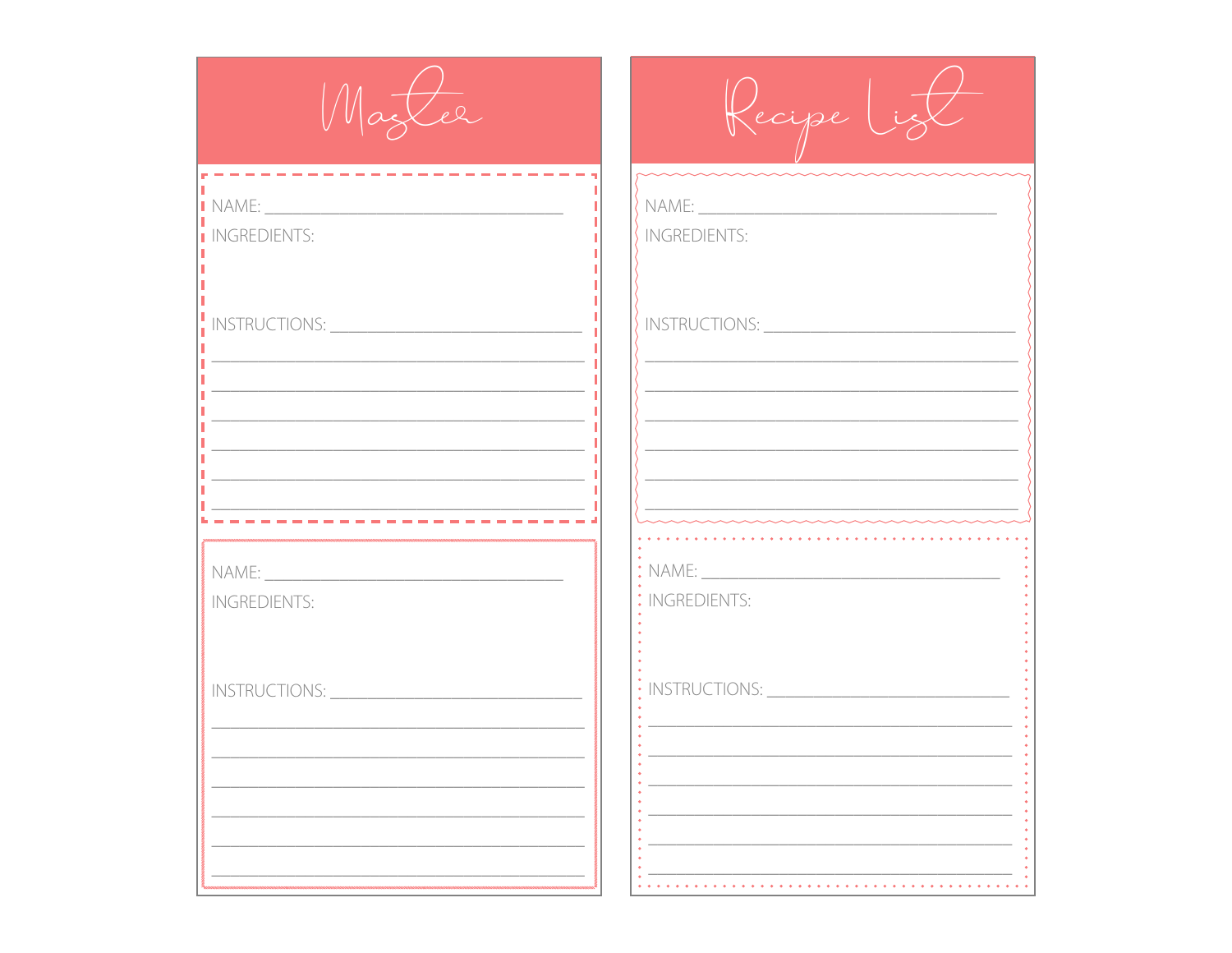

|           | SUN | <b>MON</b> | <b>TUES</b> | WED | <b>THURS</b> | ${\sf FRI}$ | SAT |
|-----------|-----|------------|-------------|-----|--------------|-------------|-----|
| Breakfast |     |            |             |     |              |             |     |
| Lunch     |     |            |             |     |              |             |     |
| Dinner    |     |            |             |     |              |             |     |
| Notes     |     |            |             |     |              |             |     |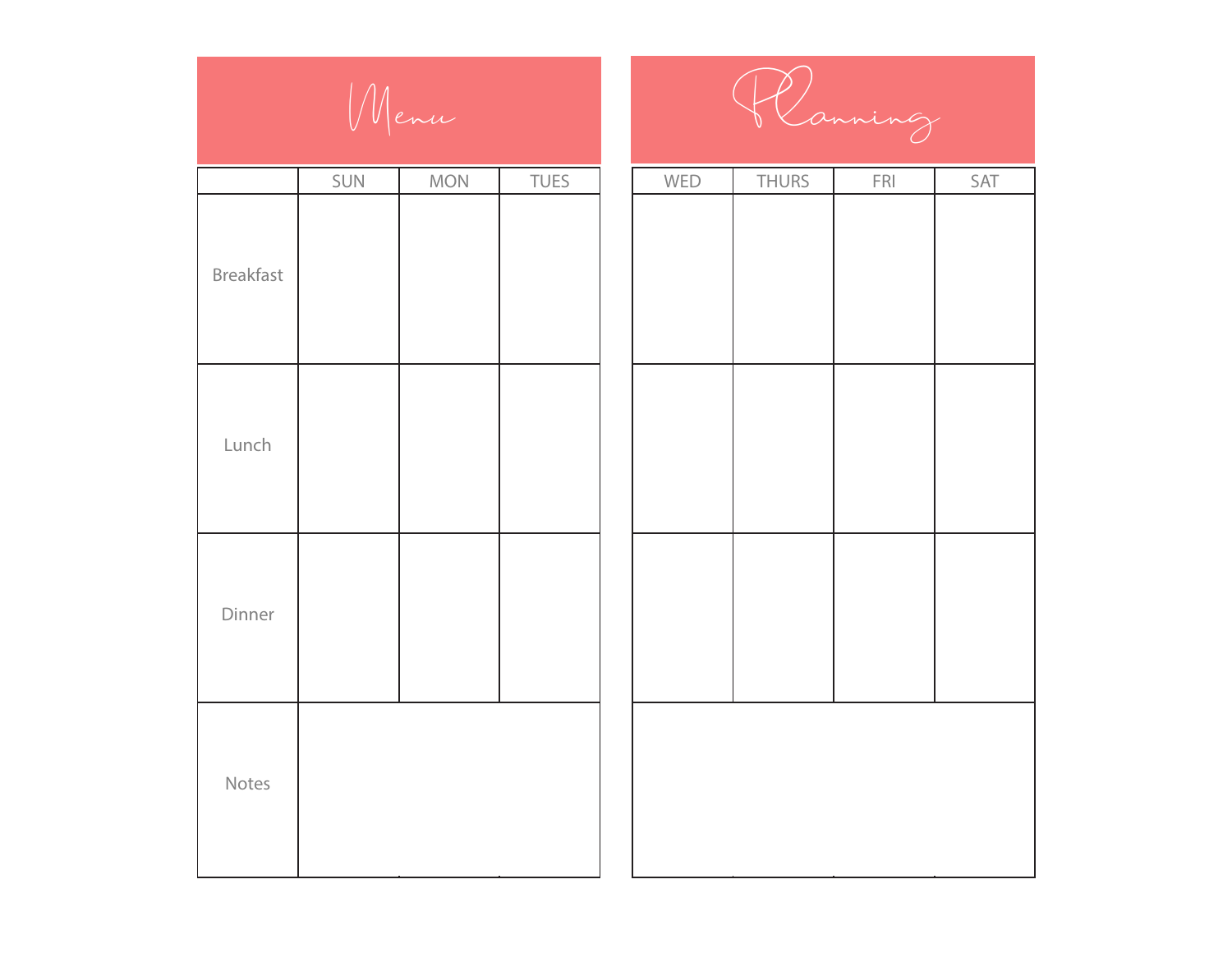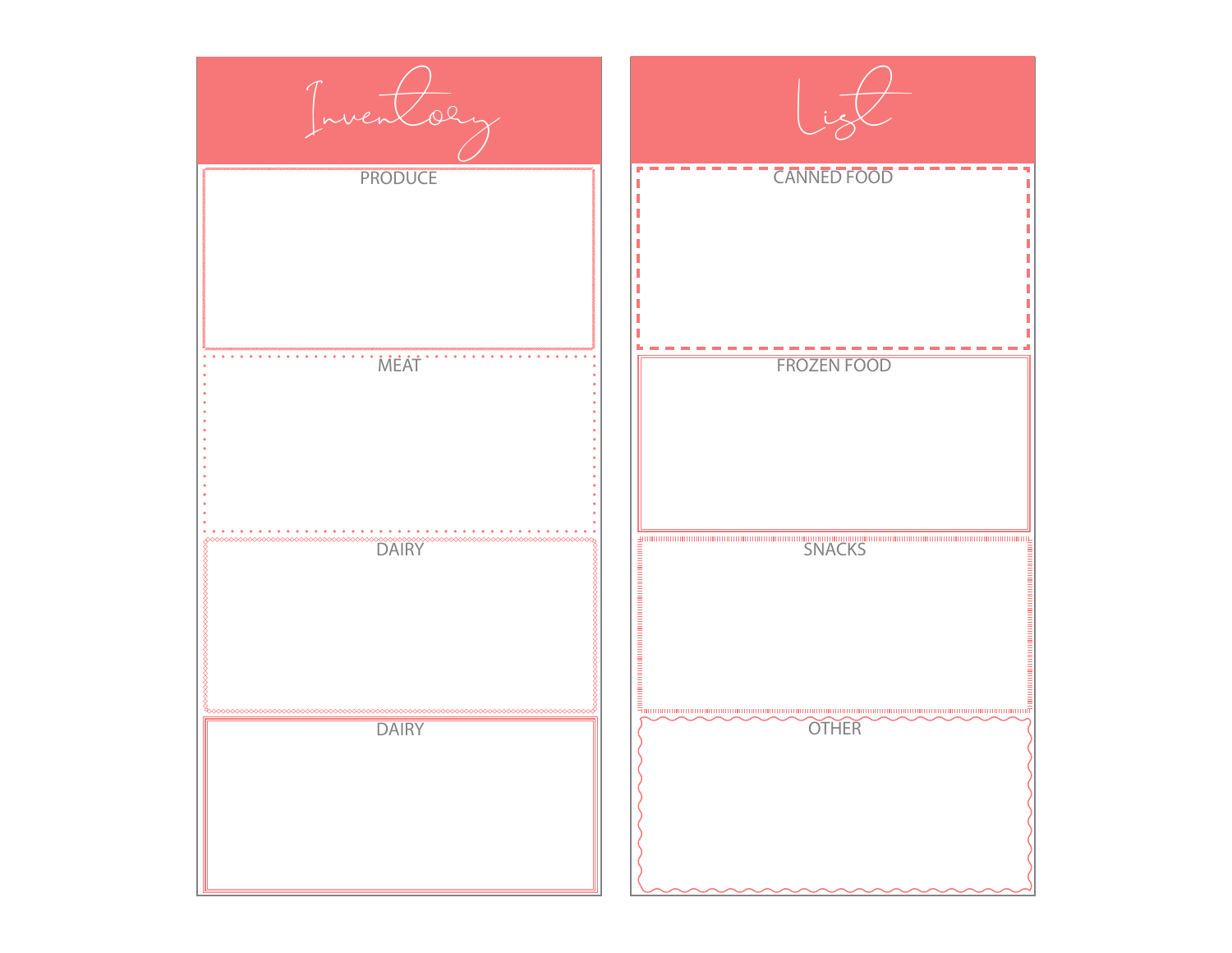$M$ ake a  $L$ ist

I'm going to recommend you do this in 3 stages.

- 1. Write down EVERY ingredient from every meal you have decided on from Step #1.
- 2. Mark off everything that you currently have in your pantry or refrigerator. Keep in mind that you will want to keep some of your "staples" in stock.
- 3. Re-write the remaining items and organize them into grocery sections to help with your shopping.
- 4. Choose one day to do the bulk of your shopping. If you are planning for the month, you will need to make fresh produce runs a couple of times in the month, but they should be minimal. TIP: Consider an online delivery or pick-up service to save time.

### MENU MAGIC NERVICE RESERVE MENU MAGIC

Sep Your Meal

Here's where the magic happens. If you take some time once a week to do this, you will save time throughout the week. And your family will eat better. Tip: I do this while listening to an audiobook or podcast. This is a great place in the process to get your family involved as well. Make it a Meal Prep Party!

- 1. Cook your meat. Brown your ground meats and boil your chicken to shred or cube. Obviously, hold off on things you are planning to cook in your slow cooker or insta-pot. Cooked meat will store in the fridge for 3-4 days without any problem, but beyond that, they should go in the freezer. TIP: buy rotisserie chicken in the deli department and shred it up for later.
- 2. Prep your vegetables (you can do this while your meat is cooking). Wash and slice and dice.
- 3. Cook pasta and rice. OK, full disclosure, I don't do this… but I know that you totally can. They will keep in the refrigerator for 3-5 days, but I would not freeze these.
- 4. LABEL EVERYTHING and arrange your food into your meals as well as you can for storage.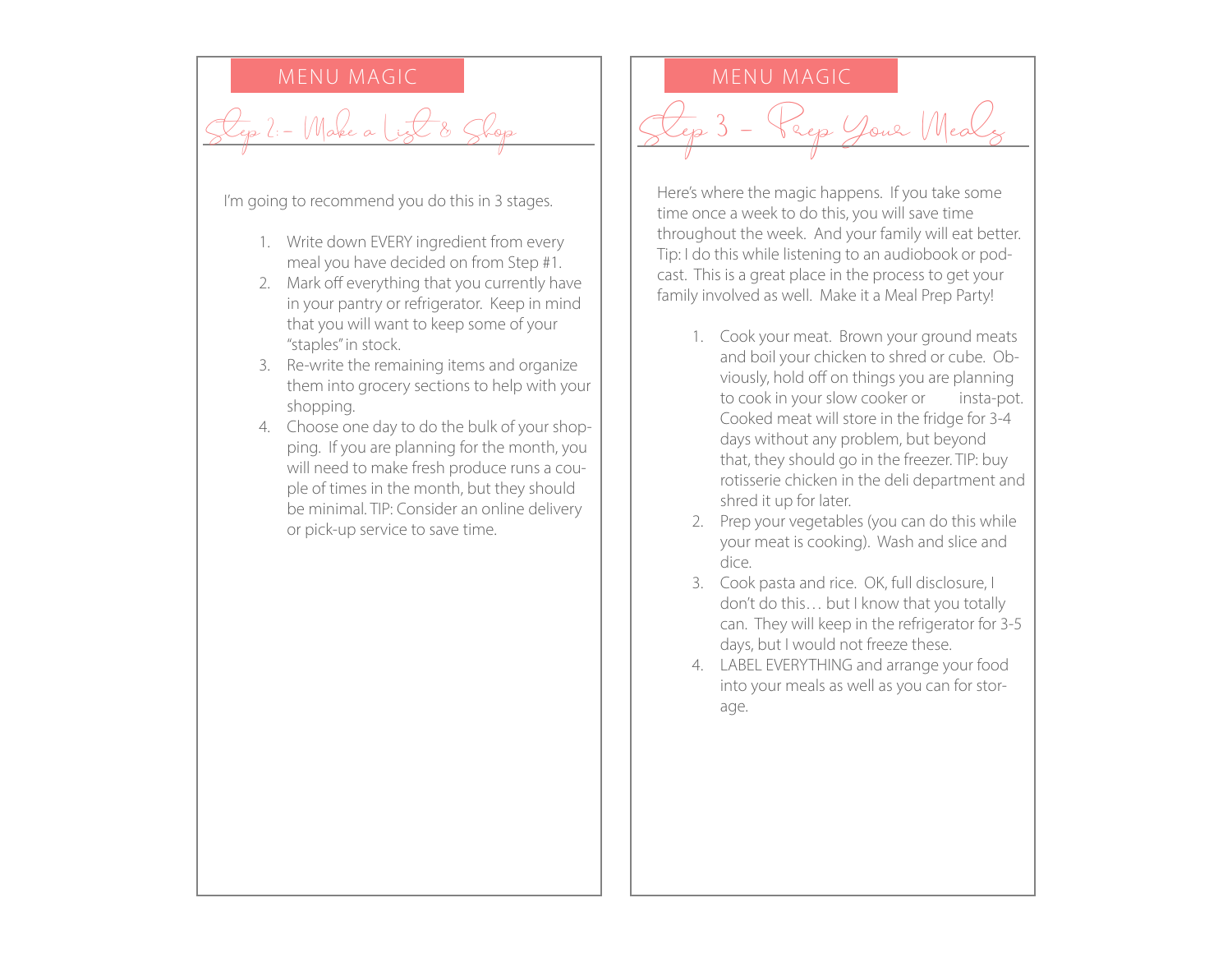